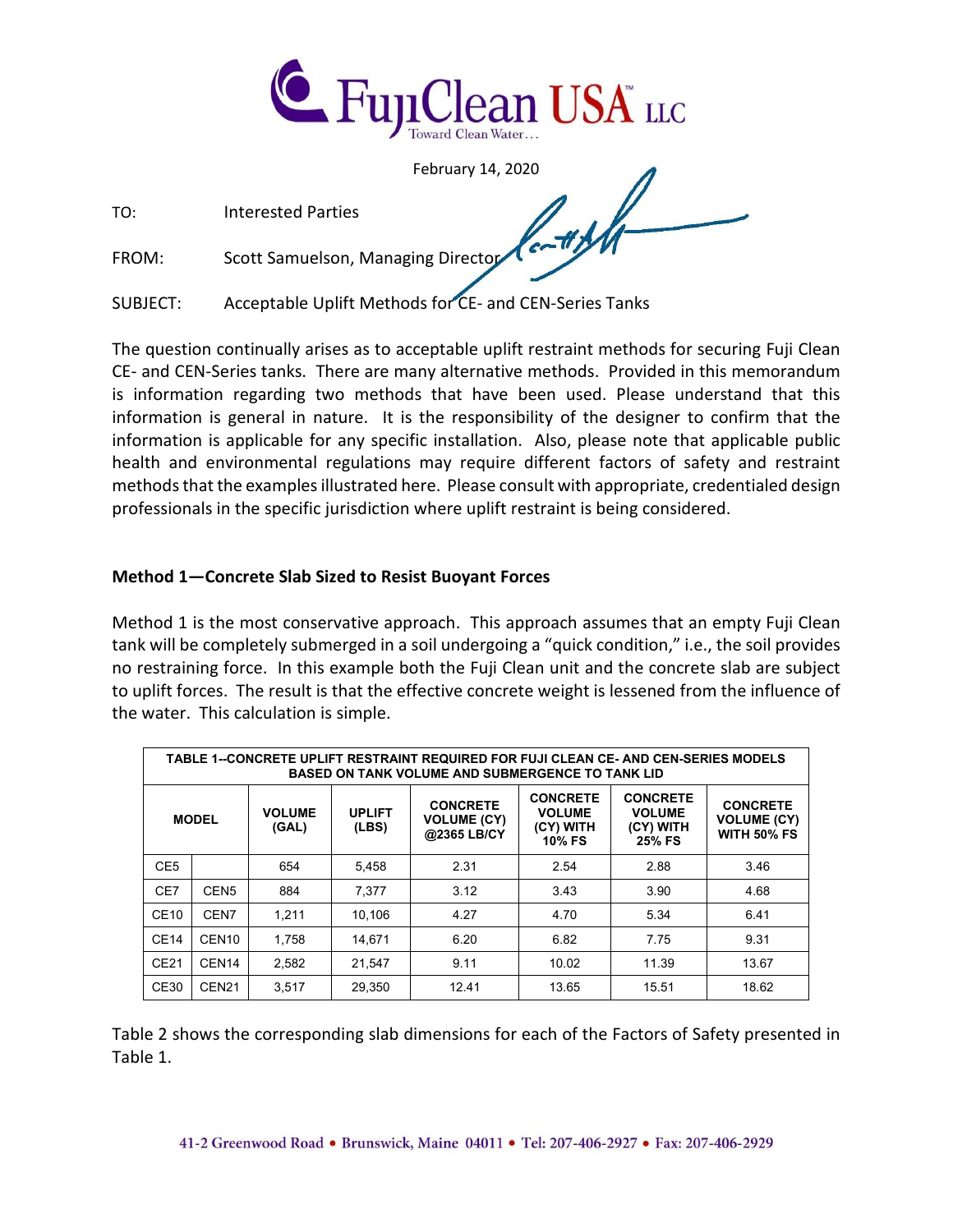| TABLE 2--CONCRETE SLAB DIMENSIONS FOR UPLIFT RESTRAINT FACTORS OF SAFETY (FS) |                   |                                      |                                       |                                                      |                                         |                                                     |                                                      |                                              |
|-------------------------------------------------------------------------------|-------------------|--------------------------------------|---------------------------------------|------------------------------------------------------|-----------------------------------------|-----------------------------------------------------|------------------------------------------------------|----------------------------------------------|
|                                                                               | <b>MODEL</b>      | <b>MODEL</b><br><b>WIDTH</b><br>(FT) | <b>MODEL</b><br><b>LENGTH</b><br>(FT) | <b>CONCRETE</b><br><b>VOLUME (CY)</b><br>@2365 LB/CY | <b>SLAB</b><br><b>THICKNESS</b><br>(FT) | <b>SLAB</b><br><b>THICKNESS</b><br>@ 1.1 FS<br>(FT) | <b>SLAB</b><br><b>THICKNESS</b><br>@ 1.25 FS<br>(FT) | <b>SLAB</b><br>THICKNESS<br>@ 1.5 FS<br>(FT) |
| CE <sub>5</sub>                                                               |                   | 3.6042                               | 7.0052                                | 2.31                                                 | 2.47                                    | 2.71                                                | 3.08                                                 | 3.70                                         |
| CE7                                                                           | CEN <sub>5</sub>  | 4.0208                               | 7.8958                                | 3.12                                                 | 2.65                                    | 2.92                                                | 3.32                                                 | 3.98                                         |
| CE10                                                                          | CEN7              | 4.6875                               | 8.1979                                | 4.27                                                 | 3.00                                    | 3.30                                                | 3.75                                                 | 4.50                                         |
| CE14                                                                          | CEN <sub>10</sub> | 5.7500                               | 9.9167                                | 6.20                                                 | 2.94                                    | 3.23                                                | 3.67                                                 | 4.41                                         |
| CE21                                                                          | CEN <sub>14</sub> | 6.0000                               | 12.7292                               | 9.11                                                 | 3.22                                    | 3.54                                                | 4.03                                                 | 4.83                                         |
| CE30                                                                          | CEN <sub>21</sub> | 6.4792                               | 16.2500                               | 12.41                                                | 3.18                                    | 3.50                                                | 3.98                                                 | 4.77                                         |



**Figure 1—Uplift Restraint Slab** 

## **Method 2—Empirical Method Using Inclined Plate**

Various researchers have examined the issue of uplift restraint using plates installed in compacted or *in situ* soil. One cited method was developed by (Merifield, 2006). Their method relies on frictional forces and soil weight. The result of their research is a series of charts that may be used to estimate the ultimate restraint capacity of a plate installed in backfilled soil. This information was used by Niroumand and Kassim (Niroumand, 2016) to develop a technique to estimate the restraint capacity of inclined anchor plates placed in cohesive and cohesionless soils.

The problem is represented as shown in Figure 2. A plate is installed at an angle in a compacted cohesionless soil, such as a sand. The sand is compacted. Empirical tests of pull-out force are plotted and used to develop a model, which is plotted for general use. The general equation is shown below for square and strip anchor plates. Deadmen, which are essentially rectangular anchor plates, are interpolated from Figures 3 and 4. The total bearing capacity is the sum of the calculation and the weight of the deadmen.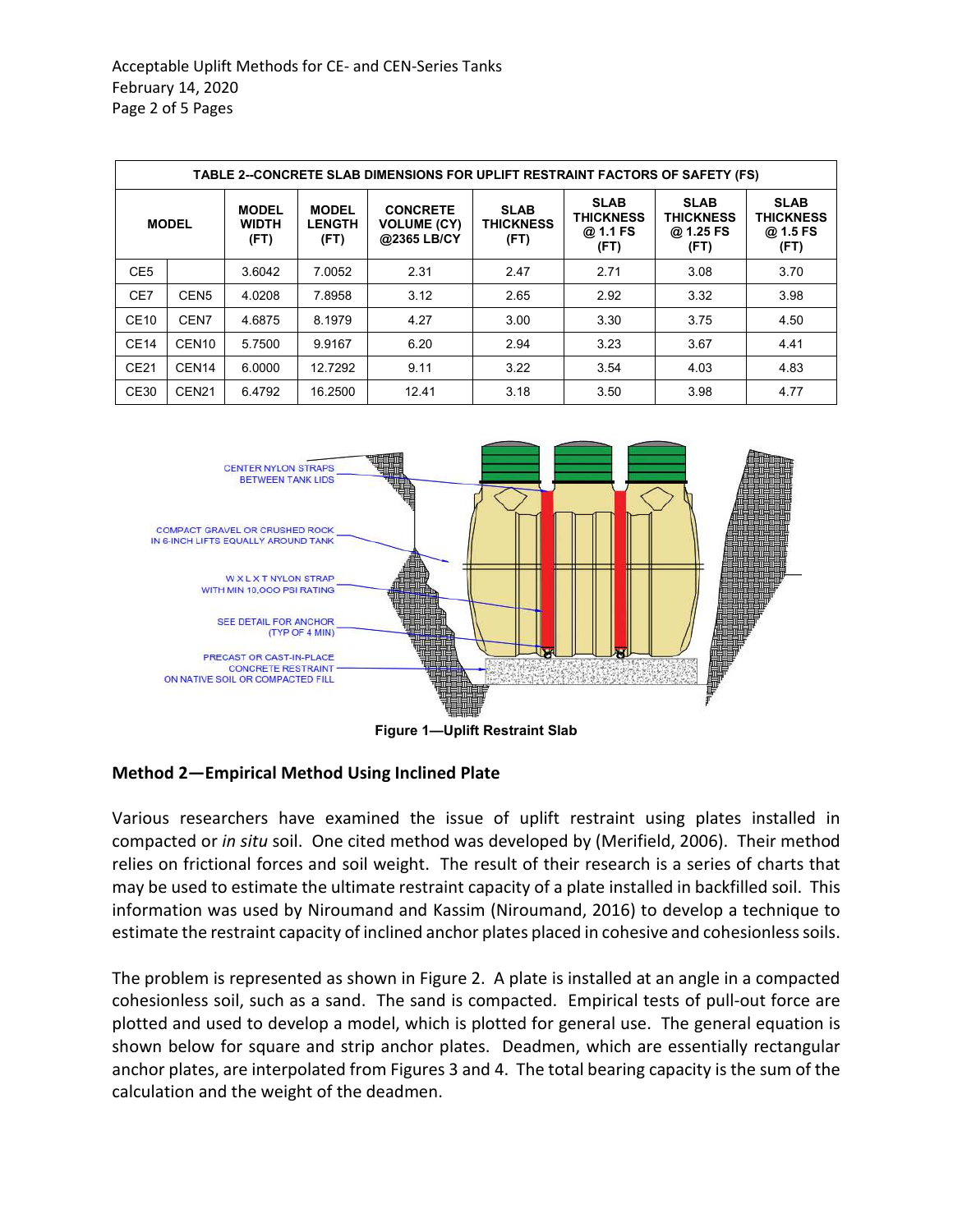



**Equation 1—Calculation of the Ultimate Bearing Capacity of an Inclined Plate** 



35

40

25

45

5

 $\overline{2}$ 

1

20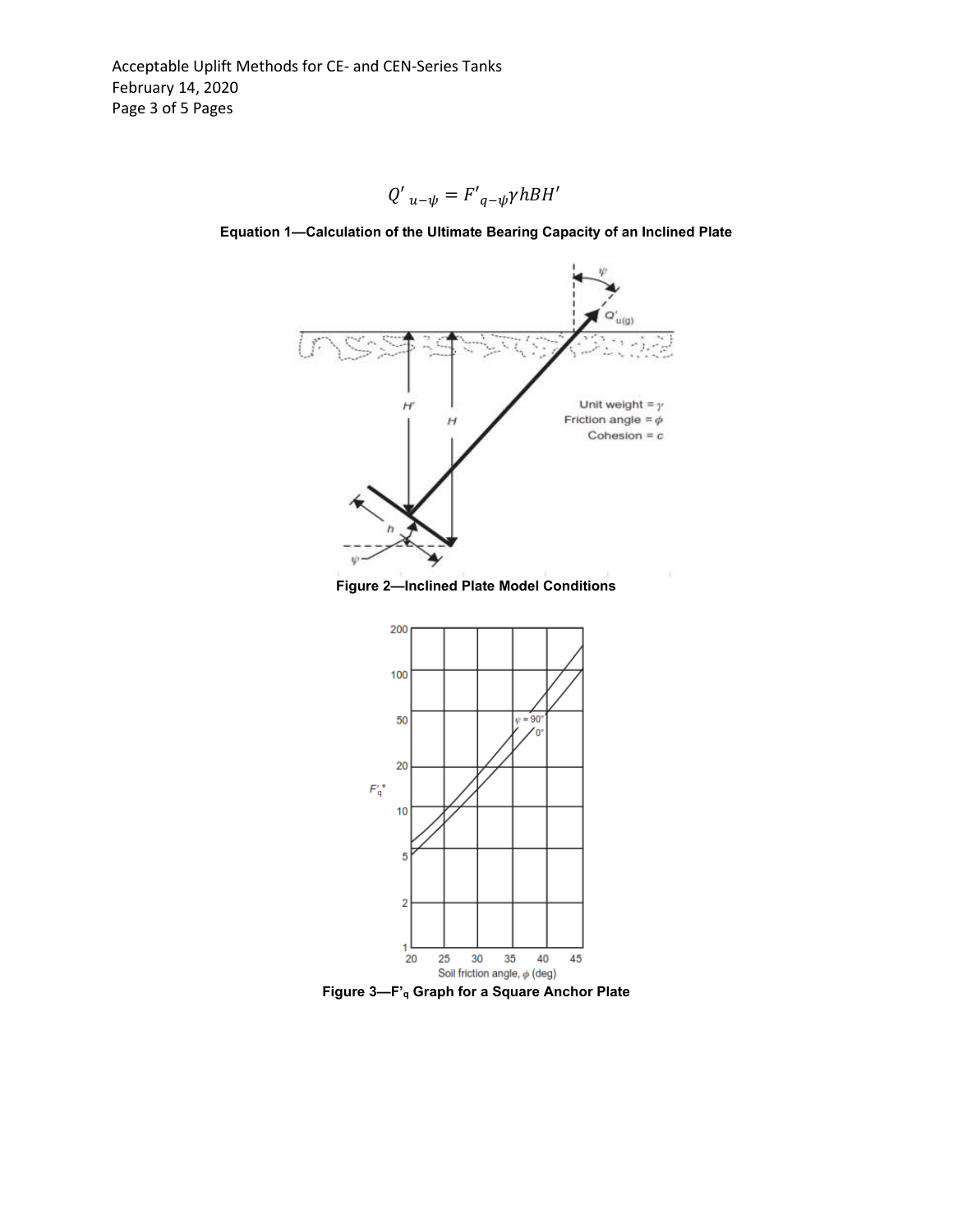Acceptable Uplift Methods for CE- and CEN-Series Tanks February 14, 2020 Page 4 of 5 Pages



The following tables provide the design values, design constants, and calculations for estimating the bearing capacity of concrete deadmen installed in a cohesionless sand. The question will arise as to whether the deadman length has an impact for rectangular deadmen. The answer is "yes," but the length has already been factored by testing deadmen of different lengths. The references contain additional information interested parties can review to understand the

research behind Figures 3 and 4. The authors recommend that a factor of safety (FS) of 3.0 or

higher for all designs. Table 3 includes details about the deadmen.

| <b>TABLE 3--DEADMAN VALUES</b> |              |                 |  |  |  |
|--------------------------------|--------------|-----------------|--|--|--|
| <b>DIMENSION</b>               | <b>VALUE</b> | <b>UNIT</b>     |  |  |  |
| <b>LENGTH</b>                  | 8 or 12      | FT              |  |  |  |
| WIDTH $(h)$                    | 1.5          | FT              |  |  |  |
| <b>HEIGHT</b>                  | 0.67         | <b>FT</b>       |  |  |  |
| <b>VOLUME</b>                  | 10.67        | FT <sup>3</sup> |  |  |  |
| <b>DRY WEIGHT</b>              | 1,600        | <b>LBS</b>      |  |  |  |
| <b>WET WEIGHT</b>              | 934          | <b>LBS</b>      |  |  |  |
| UNIT SATURATED LENGTH          | 117          | LB/FT           |  |  |  |
| <b>SOIL ANGLE</b>              | 35           | $\Omega$        |  |  |  |

Table 4 contains values the soil and concrete.